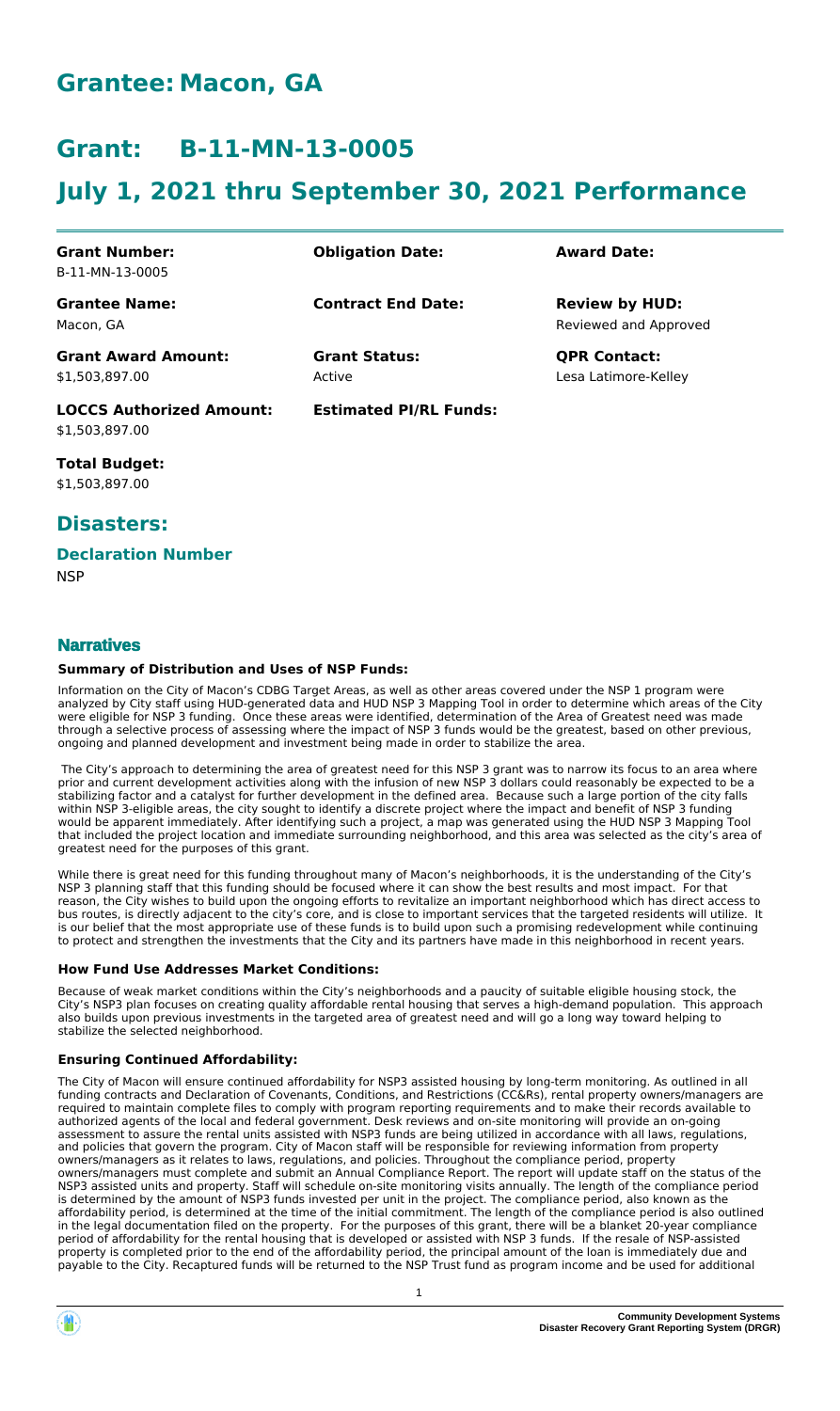activities in accordance with the NSP program. If an owner of a single-family unit ceases to occupy the property as his/her primary residence, or if the home is rented, sold, or title is transferred before the affordability period expires, the funds provided by the City of Macon will be subject to recapture. In the case of the proposed activities, however, NSP 3-assisted properties will not be sold, but owned by Georgia Behavioral Health Services and rented to eligible individuals/families throughout the period of affordability. Therefore, we do not expect any direct proceeds from the NSP 3 investment, as rents, which will be heavily subsidized due to the special population being served, will go directly toward operation, maintenance, and services associated with the Permanent Supportive Housing. The on-site monitoring visits will be to determine compliance with tenant income eligibility requirements, maximum allowable rental rates, physical property standards, and affirmative fair marketing laws. **Solution 2008** and 2008 **and 2008** and 2008 **and 2008** and 2008 **and 2008** and 2008 **and 2008** and 2008 **and 2008** and 2008 **and 2008** and 2008 **and 2008 and 2008 and 2008 and 2008** 

#### **Ensuring Continued Affordability:**

bsp;

#### **Definition of Blighted Structure:**

 For the Purposes of NSP 3, a Blighted Structure is defined as one which exhibits objectively determinable signs of deterioration sufficient to constitute a threat to human health, safety, and public welfare; or is found to be unfit for human habitation or for commercial, industrial, or business use due to dilapidation and which is not in compliance with applicable codes; (ii) which has defects increasing the hazards of fire, accidents, or other calamities; (iii) which lacks adequate ventilation, light, or sanitary facilities; (iv) in which other conditions exist rendering such a dwelling, building, or structure unsafe or unsanitary, or dangerous or detrimental to the health, safety, or welfare, or otherwise inimical to the welfare of the residents of the city; or (v) which is a vacant, dilapidated dwelling, building, structure, or property in which drug crimes are being committed.

#### **Definition of Affordable Rents:**

The City of Macon NSP 3 plan will follow the State of Georgia's requirements and require NSP 3 projects to follow the affordability requirements for the HUD HOME program as set forth in 24 CFR 92.252 (2) (2) for rental housing and in 24 CFR 92.254 for homeownership housing, based on the amount of NSP funds provided for each project. All rental housing affordability restrictions will be imposed by deed restrictions. When there is more than one financing source (besides NSP) imposing land use restrictions on a project, the most restrictive requirements will apply to the project. The contract of the contract of the contract of the contract of the contract of the contract of the contract of the contract of the contract of the contract of the contract of the contract of the contract of the c

#### **Housing Rehabilitation/New Construction Standards:**

 All NSP assisted rehabilitation must meet the minimum housing codes as defined in Chapter 6 of the City of Macon's code of ordinances. Building standards are established by the City of Macon's Inspections and Fees Department in conjunction with the 2006 International Building Code as established by the Georgia Department of Community Affairs and may be revised from time to time. In addition, all units must meet HUD's Housing Quality Standards (HQS) as set forth in 24 CFR 982.401. Local housing rehabilitation standards have been adopted by the Economic and Community Development Department of the City of Macon. These standards may be updated from time to time as needed to address new issues and concerns. Newly constructed housing must meet the 2006 International Energy Code. The City of Macon shall also require that all housing construction incorporate modern, green building and energy-efficiency improvements in all NSP activities to provide for longterm affordability and increased sustainability.

#### **Vicinity Hiring:**

While the defined Area of Greatest Need for this project is targeted to a small geographical location, contract provisions in all sub recipient agreements and primary construction contracts will include language specifying preferences for local vicinity hiring, and the City will coordinate these vicinity hiring provisions with its Section 3 program requirements.

#### **Procedures for Preferences for Affordable Rental Dev.:**

In the City of Macon's proposed NSP 3 plan, 8 of the 10 units to be redeveloped as affordable rental housing, or 80%, will be reserved for individuals or families with income levels at or below 50% AMI. 2 of those 10 units will be reserved for individuals or families between 50-120% AMI.

#### **Grantee Contact Information:**

NSP3 Program Administrator Contact Information Name (Last, First) Jackson, Wanzina Email Address wanzina.jackson@macon.ga.us Phone Number 478-751-7190 Mailing Address 200 Cherry St, Suite 300, Macon, GA 31201

| <b>Overall</b>                                 | <b>This Report Period</b> | <b>To Date</b> |
|------------------------------------------------|---------------------------|----------------|
| <b>Total Projected Budget from All Sources</b> | \$0.00                    | \$1,503,897.00 |
| <b>Total Budget</b>                            | \$0.00                    | \$1,503,897.00 |
| <b>Total Obligated</b>                         | \$0.00                    | \$1,503,897.00 |
| <b>Total Funds Drawdown</b>                    | \$0.00                    | \$1,503,897.00 |
| <b>Program Funds Drawdown</b>                  | \$0.00                    | \$1,503,897.00 |
| <b>Program Income Drawdown</b>                 | \$0.00                    | \$0.00         |
| <b>Program Income Received</b>                 | \$0.00                    | \$0.00         |
|                                                |                           |                |